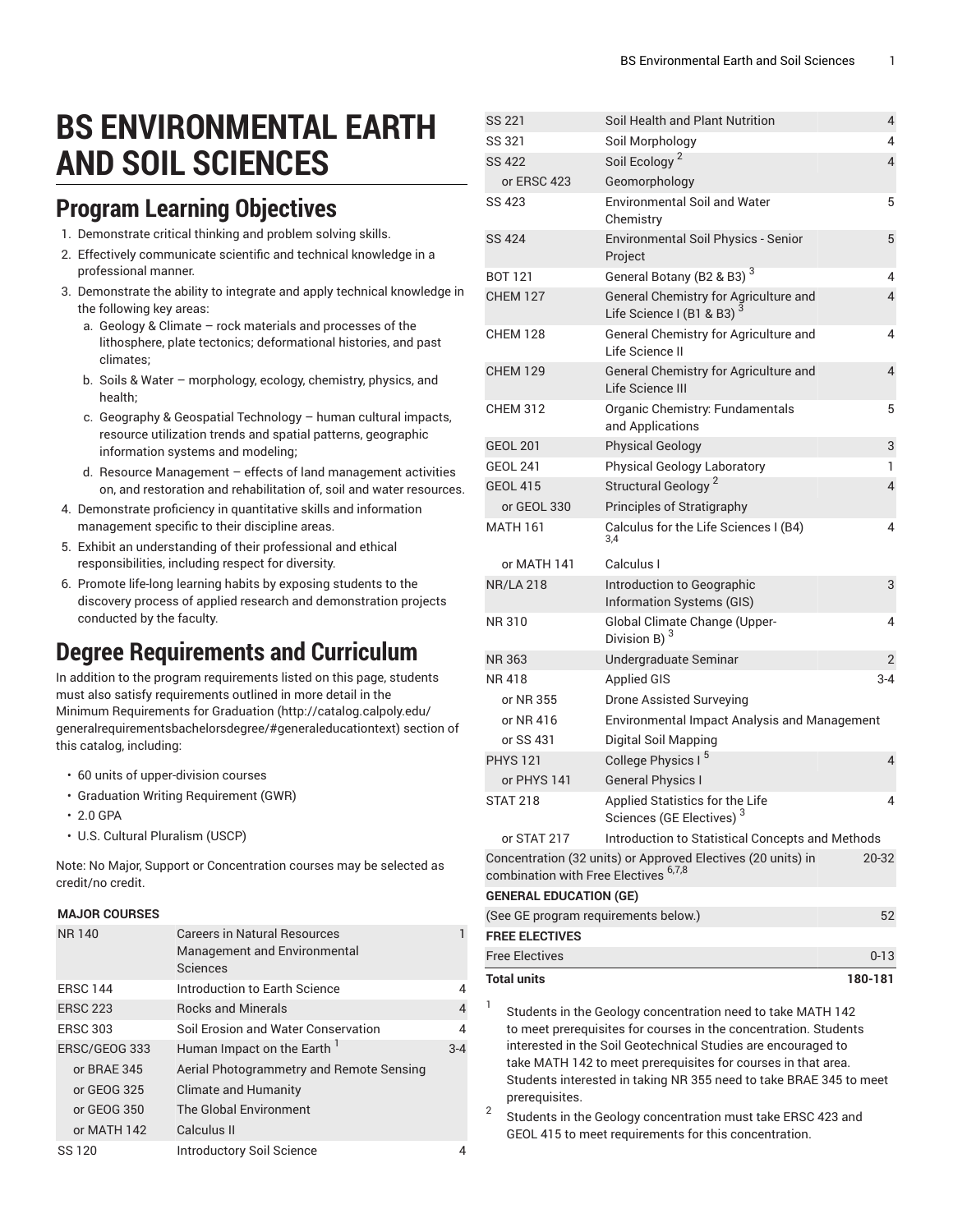- 3 Required in Major or Support; also satisfies General Education (GE) requirement.
- 4 Students in the Geology concentration need to take MATH 141 to meet prerequisites for courses in the concentration. Students interested in the Soil Geotechnical Studies Approved Electives area must take MATH 141 to meet prerequisites for courses in that area.
- 5 Students in the Geology concentration need to take PHYS 141 to meet prerequisites for courses in the concentration. Students interested in the Soil Geotechnical Studies Approved Electives area must take PHYS 141 to meet prerequisites for courses in that area.
- 6 Unless a concentration is declared, the default will be a combination of Approved Electives and Free Electives.
- 7 Students who do not declare a concentration are encouraged to use Approved Electives and Free Electives to earn a minor. See the below Approved Electives Guide for recommended minors.
- 8 If a course is taken to meet a Major or Support requirement, it cannot be double-counted as an Approved Elective.

### **Concentrations**

- [Geology](http://catalog.calpoly.edu/collegesandprograms/collegeofagriculturefoodenvironmentalsciences/naturalresourcesmanagementenvironmentalsciences/bsenvironmentalearthsoilsciences/geologyconcentration/) ([http://catalog.calpoly.edu/collegesandprograms/](http://catalog.calpoly.edu/collegesandprograms/collegeofagriculturefoodenvironmentalsciences/naturalresourcesmanagementenvironmentalsciences/bsenvironmentalearthsoilsciences/geologyconcentration/) [collegeofagriculturefoodenvironmentalsciences/](http://catalog.calpoly.edu/collegesandprograms/collegeofagriculturefoodenvironmentalsciences/naturalresourcesmanagementenvironmentalsciences/bsenvironmentalearthsoilsciences/geologyconcentration/) [naturalresourcesmanagementenvironmentalsciences/](http://catalog.calpoly.edu/collegesandprograms/collegeofagriculturefoodenvironmentalsciences/naturalresourcesmanagementenvironmentalsciences/bsenvironmentalearthsoilsciences/geologyconcentration/) [bsenvironmentalearthsoilsciences/geologyconcentration/\)](http://catalog.calpoly.edu/collegesandprograms/collegeofagriculturefoodenvironmentalsciences/naturalresourcesmanagementenvironmentalsciences/bsenvironmentalearthsoilsciences/geologyconcentration/)
- [Hydrology \(http://catalog.calpoly.edu/collegesandprograms/](http://catalog.calpoly.edu/collegesandprograms/collegeofagriculturefoodenvironmentalsciences/naturalresourcesmanagementenvironmentalsciences/bsenvironmentalearthsoilsciences/hydrologyconcentration/) [collegeofagriculturefoodenvironmentalsciences/](http://catalog.calpoly.edu/collegesandprograms/collegeofagriculturefoodenvironmentalsciences/naturalresourcesmanagementenvironmentalsciences/bsenvironmentalearthsoilsciences/hydrologyconcentration/) [naturalresourcesmanagementenvironmentalsciences/](http://catalog.calpoly.edu/collegesandprograms/collegeofagriculturefoodenvironmentalsciences/naturalresourcesmanagementenvironmentalsciences/bsenvironmentalearthsoilsciences/hydrologyconcentration/) [bsenvironmentalearthsoilsciences/hydrologyconcentration/\)](http://catalog.calpoly.edu/collegesandprograms/collegeofagriculturefoodenvironmentalsciences/naturalresourcesmanagementenvironmentalsciences/bsenvironmentalearthsoilsciences/hydrologyconcentration/)

# **Approved Electives Guide**

Approved Electives are courses that support the below career areas. Refer to number(s) next to each course to identify which courses align with each of the career areas. Consultation with an advisor is recommended prior to selecting Approved Electives; bear in mind your selections may impact pursuit of post-baccalaureate studies and/or goals.

- 1. Climate Change Science
- 2. Environmental Mitigation Strategies
- 3. Environmental Policy and Management
- 4. Environmental Soil Science
- 5. Forest and Environmental Practices
- 6. Geospatial Technology
- 7. Soil Geotechnical Studies
- 8. Sustainable Agriculture
- 9. Urban Forestry

A student may earn one or more of the minors listed below through the appropriate selection of Approved Electives in combination with Free Electives (refer to advising materials for the minor). However, students in this major may not obtain minors in Environmental Soil Science or Geology as the subject areas in these minors are substantially covered in this major.

- Anthropology and Geography
- Biology
- Geographic Information Systems for Agriculture
- Indigenous Studies in Natural Resources and the Environment
- Sustainable Environments
- Water Science

#### **Approved Electives**

Select from the following:

| At least 8 units must be upper-division (300-400 level)                          |                                                                            |  |
|----------------------------------------------------------------------------------|----------------------------------------------------------------------------|--|
| No more than 6 units of NR 339 may count towards the<br>degree.                  |                                                                            |  |
| Courses used to meet a degree requirement cannot<br>double count as an elective. |                                                                            |  |
| AG/PLSC 315                                                                      | Principles of Organic Crop Production                                      |  |
| AG 339                                                                           | Internship in Agriculture <sup>8</sup>                                     |  |
| <b>ISLA/SCM/UNIV</b><br>350                                                      | AG/EDES/ENGR/ The Global Environment 1, 8                                  |  |
| AG 360                                                                           | Holistic Management 5, 8                                                   |  |
| <b>AGB 212</b>                                                                   | Agricultural Economics <sup>8</sup>                                        |  |
| AGB 312                                                                          | Agricultural Policy <sup>8</sup>                                           |  |
| <b>AGB 369</b>                                                                   | Agricultural Personnel Management 8                                        |  |
| AGC 205                                                                          | <b>Agricultural Communications</b>                                         |  |
| <b>ANT 201</b>                                                                   | Cultural Anthropology <sup>1</sup>                                         |  |
| or ANT 202                                                                       | World History Before Writing                                               |  |
| ANT 250                                                                          | Biological Anthropology <sup>1</sup>                                       |  |
| <b>ARCE 211</b>                                                                  | Structures I <sup>7</sup>                                                  |  |
| or CE 204                                                                        | <b>Mechanics of Materials I</b>                                            |  |
| <b>ARCE 212</b>                                                                  | Structures II <sup>7</sup>                                                 |  |
| or ME 211                                                                        | <b>Engineering Statics</b><br>Mechanics of Structural Members <sup>7</sup> |  |
| <b>ARCE 223</b><br>or CE 207                                                     | <b>Mechanics of Materials II</b>                                           |  |
| <b>ARCE 422</b>                                                                  | Foundation Design <sup>7</sup>                                             |  |
| <b>ASCI 112</b>                                                                  | Principles of Animal Science <sup>8</sup>                                  |  |
| ASCI 221                                                                         | Introduction to Beef Production <sup>8</sup>                               |  |
| <b>ASCI 223</b>                                                                  | <b>Systems of Small Ruminant</b>                                           |  |
|                                                                                  | Management <sup>8</sup>                                                    |  |
| <b>ASCI 239</b>                                                                  | Principles of Rangeland Management<br>1,2,3,8                              |  |
| <b>ASCI 311</b>                                                                  | <b>Advanced Beef Cattle System</b><br>Management <sup>8</sup>              |  |
| <b>ASCI 372</b>                                                                  | California Rangeland & Ranch<br>Resource Management 1,2,3,8                |  |
| ASCI <sub>465</sub>                                                              | <b>Applied Practices for Monitoring</b><br>California Rangelands 1,2,3,8   |  |
| <b>BIO 329</b>                                                                   | Vertebrate Field Zoology <sup>2</sup>                                      |  |
| <b>BIO 400</b>                                                                   | <b>Special Problems for Advanced</b><br>Undergraduates <sup>2,5</sup>      |  |
| <b>BIO 427</b>                                                                   | Wildlife Management <sup>2</sup>                                           |  |
| <b>BIO 435</b>                                                                   | Plant Physiology <sup>5</sup>                                              |  |
| BOT/PLSC 323                                                                     | Plant Pathology <sup>8</sup>                                               |  |
| <b>BOT 326</b>                                                                   | Plant Ecology <sup>2</sup>                                                 |  |
| <b>BIO 447</b>                                                                   | Spatial Ecology <sup>2,6</sup>                                             |  |
| <b>BRAE 141</b>                                                                  | Agricultural Machinery Safety <sup>8</sup>                                 |  |
| <b>BRAE 142</b>                                                                  | Agricultural Power and Machinery<br>Management <sup>8</sup>                |  |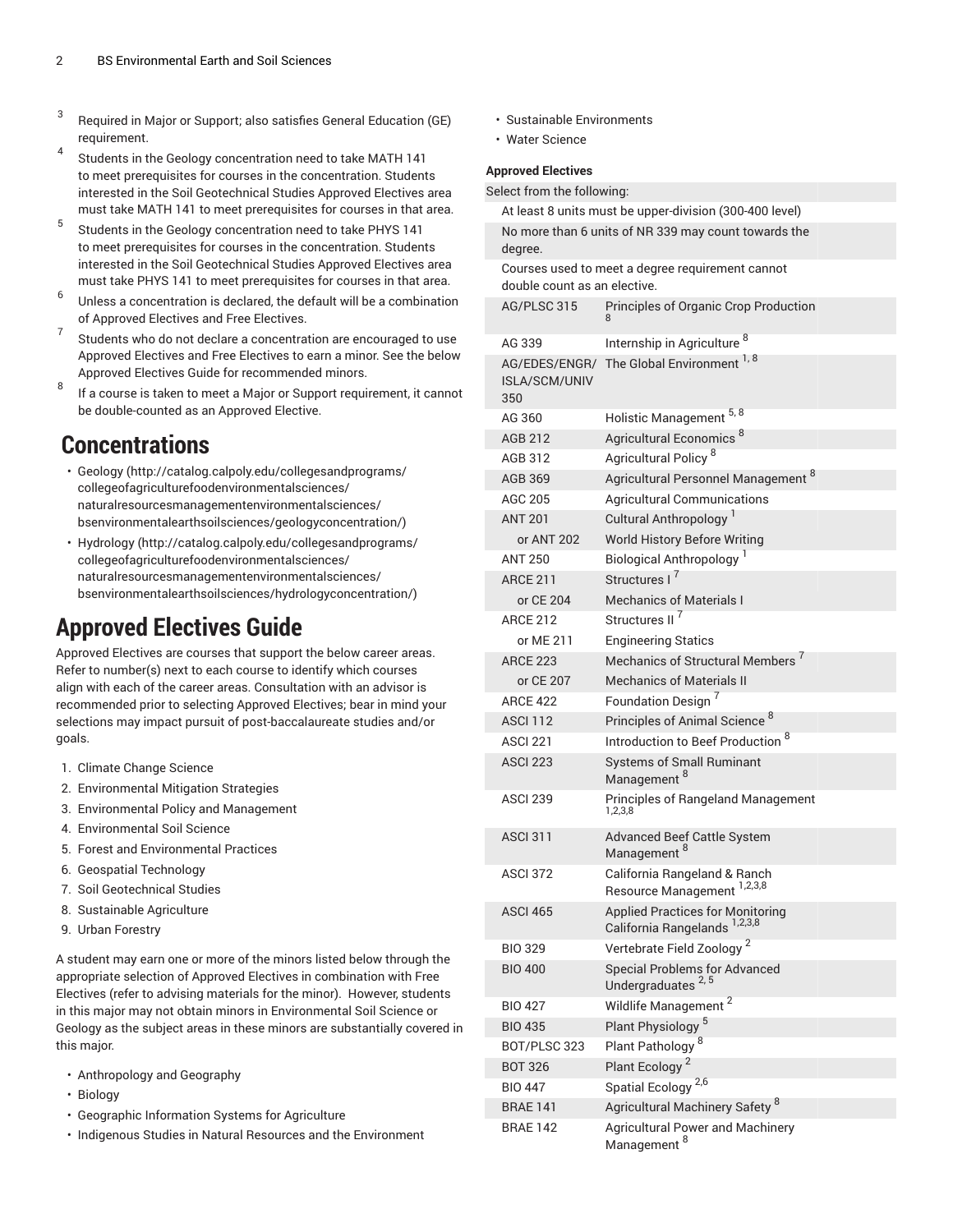| <b>BRAE 150</b>                    | Design Graphics and CAD for<br>Agricultural Engineering <sup>5,6</sup> | <b>GEOG 328</b>        | Applications in Remote Sensing and<br>GIS $1,6$                           |
|------------------------------------|------------------------------------------------------------------------|------------------------|---------------------------------------------------------------------------|
| <b>BRAE 237</b>                    | Introduction to Engineering Surveying                                  | <b>GEOG 400</b>        | Special Problems for Advanced<br>Undergraduates                           |
| <b>BRAE 239</b>                    | Engineering Surveying <sup>5,6</sup><br>Forest Surveying <sup>5</sup>  | <b>GEOG 435</b>        | <b>Biodiversity and Biogeography</b><br>Methods                           |
| BRAE/NR 247                        |                                                                        | <b>GEOG 441</b>        | Advanced Applications in Geospatial                                       |
| <b>BRAE 333</b>                    | Aquacultural Engineering 1,2,3,8                                       |                        | Technologies <sup>1</sup>                                                 |
| <b>BRAE 340</b>                    | Irrigation Water Management 5, 8                                       | <b>GEOL 203</b>        | The Geologic Record: Fossils and the                                      |
| <b>BRAE 345</b>                    | Aerial Photogrammetry and Remote<br>Sensing <sup>6</sup>               |                        | History of Life                                                           |
| <b>BRAE 348</b>                    | Energy for a Sustainable Society <sup>1</sup>                          | <b>GEOL 206</b>        | Geologic Excursions <sup>7</sup>                                          |
| BRAE/NR 349                        | Water for a Sustainable Society <sup>1,2,3,8</sup>                     | <b>GEOL 305</b>        | Seismology and Earth Structure                                            |
| <b>BRAE 447</b>                    | Advanced Surveying with GIS<br>Applications <sup>6</sup>               | <b>GEOL 400</b>        | Special Problems for Advanced<br>Undergraduates <sup>7</sup>              |
| <b>CE112</b>                       | Design Principles in Civil Engineering                                 | <b>GEOL 420</b>        | Applied Geophysics <sup>7</sup>                                           |
|                                    |                                                                        | <b>JOUR 203</b>        | News Reporting and Writing <sup>5</sup>                                   |
| CE 113                             | <b>Computer Aided Drafting in Civil</b>                                | <b>MATH 142</b>        | Calculus II <sup>4</sup>                                                  |
|                                    | Engineering <sup>6</sup>                                               | or MATH 162            | Calculus for the Life Sciences II                                         |
| <b>CE 204</b>                      | Mechanics of Materials I <sup>7</sup>                                  | <b>MATH 143</b>        | Calculus III <sup>7</sup>                                                 |
| CE 381                             | <b>Geotechnical Engineering</b>                                        | <b>MATH 241</b>        | Calculus IV <sup>7</sup>                                                  |
| & CE 382                           | and Geotechnical Engineering                                           | <b>MCRO 221</b>        | Microbiology <sup>5</sup>                                                 |
|                                    | Laboratory                                                             | <b>MCRO 436</b>        | Microbial Ecology <sup>5</sup>                                            |
| or ARCE 421<br><b>CHEM 314</b>     | Soil Mechanics<br>Biochemistry: Fundamentals and                       | <b>NR141</b>           | Introduction to Forest Ecosystem<br>Management <sup>5, 9</sup>            |
|                                    | Applications <sup>4</sup>                                              | <b>NR142</b>           | Environmental Management 8, 9                                             |
| <b>CHEM 331</b><br><b>CHEM 341</b> | Quantitative Analysis <sup>4</sup><br>Environmental Chemistry: Water   | <b>NR 200</b>          | Special Problems for Undergraduates<br>1,2,3,4,5,6,7,8,9                  |
|                                    | Pollution <sup>4</sup>                                                 | <b>NR 203</b>          | <b>Resource Law Enforcement</b>                                           |
| <b>CRP 212</b>                     | Introduction to Urban Planning 3, 5, 6, 9                              | <b>NR 204</b>          | Wildland Fire Control 5, 9                                                |
| <b>CRP 336</b>                     | Introduction to Environmental                                          | <b>NR 208</b>          | Dendrology <sup>5, 9</sup>                                                |
|                                    | Planning <sup>5,6</sup>                                                | <b>NR 215</b>          | Land and Resource Measurements <sup>5</sup>                               |
| <b>CRP/NR 404</b>                  | Environmental Law <sup>1</sup>                                         | <b>NR 260</b>          | Forest Operations <sup>5</sup>                                            |
| <b>CRP/NR 408</b>                  | Water Resource Law and Policy <sup>2, 3, 5,</sup><br>8                 | <b>NR306</b>           | Natural Resource Ecology and<br>Habitat Management <sup>2, 5, 6, 9</sup>  |
| <b>CRP 420</b>                     | Land Use Law <sup>3,5</sup>                                            | <b>NR/ES 308</b>       | Fire and Society <sup>5</sup>                                             |
| CSC/CPE 101                        | Fundamentals of Computer Science <sup>6</sup>                          | NR 312                 | Technology of Wildland Fire                                               |
| <b>ECON 221</b>                    | Microeconomics <sup>3</sup>                                            |                        | Management <sup>5</sup>                                                   |
| <b>EDES 406</b>                    | Sustainable Environments <sup>8</sup>                                  | <b>NR315</b>           | Forest Mensuration <sup>5</sup>                                           |
| <b>ENGL 147</b>                    | Writing Arguments about STEM 1, 2, 3                                   | <b>NR320</b>           | Watershed Processes and                                                   |
| <b>ENGL 316</b>                    | Writing Sustainability <sup>1, 2, 3</sup>                              |                        | Management <sup>5</sup>                                                   |
| <b>ENVE 264</b>                    | Environmental Fluid Mechanics <sup>7</sup>                             | <b>NR323</b>           | Human Dimensions in Natural                                               |
| <b>ENVE 324</b>                    | Introduction to Air Pollution                                          |                        | Resources Management 1, 2, 3                                              |
| ERSC/GEOG 250                      | Physical Geography <sup>1</sup>                                        | NR 324                 | Social Dimensions of Sustainable                                          |
| ERSC/GEOG 325                      | Climate and Humanity <sup>1</sup>                                      |                        | Food and Fiber Systems <sup>8</sup>                                       |
| ERSC/GEOG 414                      | Global and Regional Climatology <sup>1</sup>                           | <b>NR326</b>           | Natural Resources Economics and<br>Valuation <sup>1, 3, 5</sup>           |
|                                    | ERSC/GEOG 415 Applied Meteorology and Climatology                      | NR 339                 | Internship in Forest and Natural<br>Resources 1,2,3,4,5,6,7,8,9           |
| <b>ERSC 423</b>                    | Geomorphology <sup>4,6</sup>                                           |                        | Wildland Fire Management 5, 9                                             |
| <b>ERSC 442</b>                    | Applied Environmental Groundwater<br>Hydrology <sup>4</sup>            | <b>NR340</b><br>NR 350 | Urban Forestry <sup>5, 9</sup>                                            |
| <b>ERSC 443</b>                    | Applied Environmental Contaminant                                      | <b>NR355</b>           | Drone Assisted Surveying 5,6                                              |
|                                    | Transport <sup>4</sup>                                                 | <b>NR/ES 360</b>       | Ethnicity and the Land <sup>5</sup>                                       |
| <b>GEOG 150</b>                    | Human Geography <sup>1,3</sup>                                         | <b>NR365</b>           | Silviculture and Fuels Management <sup>5</sup>                            |
| <b>GEOG 308</b>                    | Global Geography <sup>1</sup>                                          | <b>NR400</b>           | Special Problems for Advanced<br>Undergraduates 1, 2, 3, 4, 5, 6, 7, 8, 9 |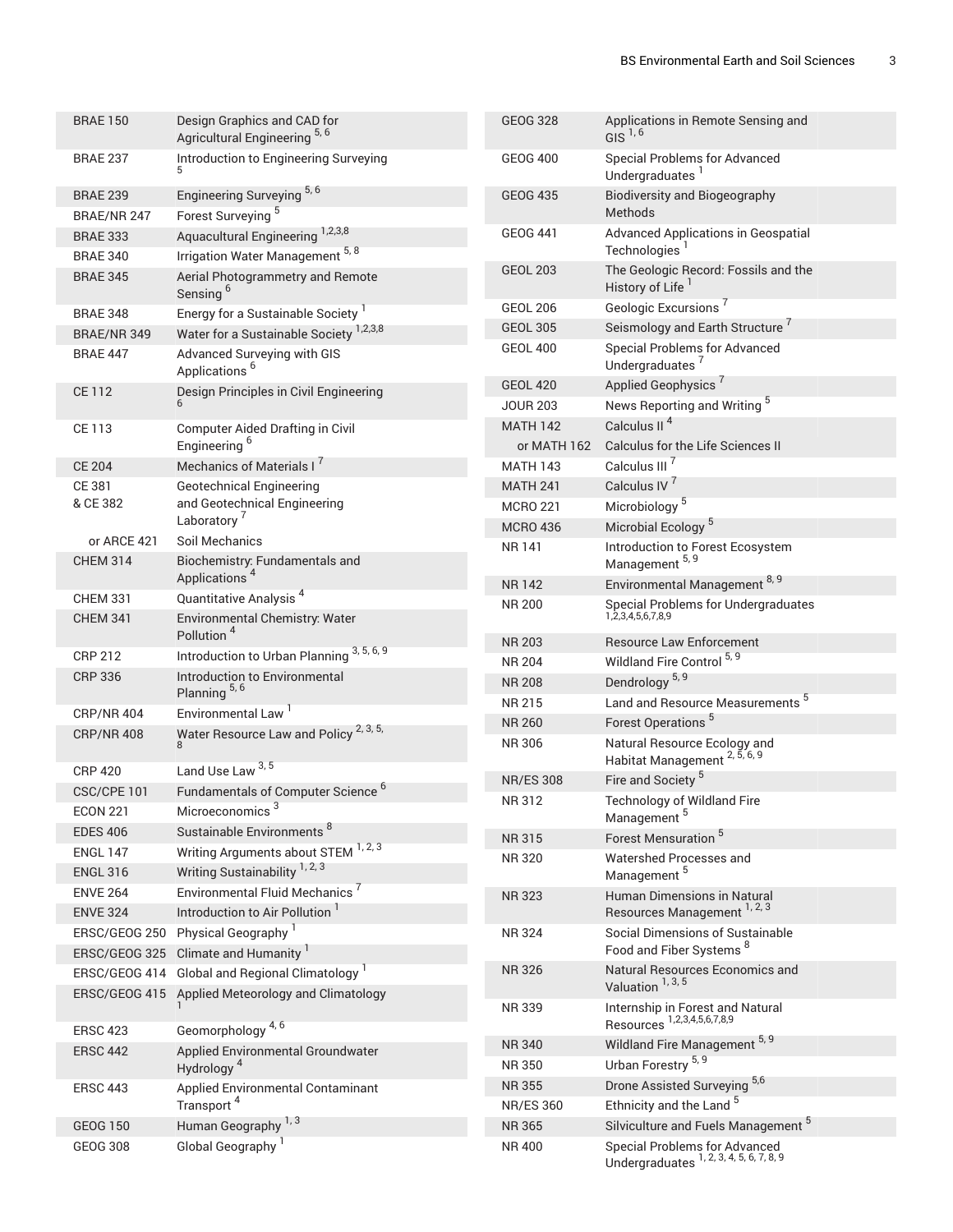| <b>NR/ES 406</b>                   | Indigenous Peoples and International<br>Law and Policy                              | <b>RPTA 112</b>                    | Introduction to Pa<br>Recreation <sup>3</sup>                                     |
|------------------------------------|-------------------------------------------------------------------------------------|------------------------------------|-----------------------------------------------------------------------------------|
| NR 413                             | Agricultural Law 1, 2, 3, 4, 8                                                      | <b>RPTA 210</b>                    | <b>Experience Design</b>                                                          |
| <b>NR420</b>                       | Watershed Assessment and                                                            | <b>RPTA 255</b>                    | Leadership and Di                                                                 |
| <b>NR422</b>                       | Protection <sup>5</sup><br>Stream Measurements and Water                            | <b>RPTA 302</b>                    | Environmental and<br>Education <sup>3</sup>                                       |
|                                    | Quality Monitoring 5, 9                                                             | <b>RPTA 325</b>                    | Leadership in Outo                                                                |
| <b>NR434</b>                       | Wood Properties, Products and<br>Sustainable Uses 5, 9                              | SS/ERSC 270<br>SS 322              | <b>Selected Topics (2</b><br>Soil Plant Relation                                  |
| NR 435                             | Environmental Policy Analysis <sup>1,3</sup>                                        | <b>SS/NR/BIO 421</b>               | Wetlands <sup>2, 4, 5</sup>                                                       |
| <b>NR445</b>                       | Systems Thinking in Environmental<br>Management <sup>1,2, 3, 4, 5, 6, 7, 8, 9</sup> | SS 431                             | Digital Soil Mappir                                                               |
| NR 455                             | Wildland-Urban Fire Protection 5, 9                                                 | <b>SS 440</b>                      | Forest and Range                                                                  |
| NR 472                             | Leadership Practice <sup>3,5</sup>                                                  | SS 444                             | Soil Judging <sup>4</sup>                                                         |
| NR 474                             | Forest Stewardship Practices <sup>3,5</sup>                                         | SS/ERSC 470                        | <b>Selected Advance</b>                                                           |
| NR 475                             | Senior Project - Forest Stewardship <sup>3,</sup>                                   | SS/ERSC 471                        | <b>Selected Advance</b>                                                           |
|                                    |                                                                                     | <b>SS 522</b>                      | <b>Advanced Soil Fer</b>                                                          |
| <b>PHIL 340</b>                    | Environmental Ethics <sup>1,3</sup>                                                 | <b>SS 582</b>                      | GIS in Advanced L                                                                 |
| <b>PHYS 122</b>                    | College Physics II <sup>4</sup>                                                     | <b>STAT 313</b>                    | <b>Applied Experimer</b><br><b>Regression Model</b>                               |
| or PHYS 142                        | <b>General Physics II</b>                                                           | <b>STAT 331</b>                    | <b>Statistical Compu</b>                                                          |
| <b>PHYS 143</b>                    | <b>General Physics III</b>                                                          | <b>UNIV 391</b>                    | Appropriate Techn                                                                 |
| <b>PHYS 410</b>                    | Physics of Solid Earth <sup>7</sup>                                                 |                                    | World's People: De                                                                |
| <b>PLSC 123</b>                    | Landscape Installation and<br>Maintenance 5, 9                                      | <b>WVIT 233</b>                    | Basic Viticulture <sup>8</sup>                                                    |
| <b>PLSC 124</b>                    | Plant Propagation <sup>5, 9</sup>                                                   | <b>WVIT 331</b>                    | <b>Advanced Viticultu</b>                                                         |
| <b>PLSC 203</b>                    | Organic Enterprise Project <sup>8</sup>                                             | <b>WVIT 332</b>                    | <b>Advanced Viticultu</b>                                                         |
| <b>PLSC 230</b>                    | Environmental Horticulture <sup>8, 9</sup>                                          | <b>WVIT 333</b>                    | <b>Advanced Viticultu</b>                                                         |
| <b>PLSC 233</b>                    | Plant Materials I 5, 9                                                              | <b>WVIT 428</b>                    | Winegrape Vineya                                                                  |
| <b>PLSC 234</b>                    |                                                                                     |                                    | Any SCM course and any upper divis                                                |
|                                    | Plant Materials II <sup>5, 9</sup>                                                  |                                    |                                                                                   |
| <b>PLSC 244</b>                    | Precision Farming 6, 8                                                              |                                    | BOT, BRAE, CHEM, COMS, EDES, ENV                                                  |
| <b>PLSC 313</b>                    | Agricultural Entomology <sup>8</sup>                                                | courses                            | GEOL, JOUR, MCRO, PLSC, NR, RPTA                                                  |
| <b>PLSC 321</b>                    |                                                                                     |                                    |                                                                                   |
| <b>PLSC 327</b>                    | Weed Biology and Management 5, 8<br>Vertebrate Pest Management <sup>5</sup>         |                                    | <b>General Education (GE)</b>                                                     |
| <b>PLSC 350</b>                    | Abiotic Plant Problems <sup>9</sup>                                                 |                                    | · 72 units required, 20 of which are sp                                           |
| <b>PLSC 381</b>                    | Native Plants for California<br>Landscapes 8, 9                                     |                                    | • If any of the remaining 52 units is us<br>requirement, additional units of Free |
| <b>PLSC 420</b>                    | Organic Crop Production Systems <sup>8</sup>                                        |                                    | complete the total units required for                                             |
| <b>PLSC 425</b>                    | Arboriculture <sup>5, 9</sup>                                                       |                                    | · See the complete GE course listing (                                            |
| <b>PLSC 431</b>                    | Insect Pest Management <sup>8</sup>                                                 |                                    | generalrequirementsbachelorsdegre                                                 |
| <b>PLSC 441</b>                    | <b>Biological Control for Pest</b><br>Management <sup>8</sup>                       |                                    | • A grade of C- or better is required in<br>following GE Areas: A1 (Oral Commu    |
| <b>PLSC 445</b>                    | Cropping Systems <sup>8</sup>                                                       |                                    | Communication), A3 (Critical Thinkir                                              |
| <b>PLSC 450</b>                    | Current Issues in the Strawberry                                                    | Quantitative Reasoning).<br>Area A |                                                                                   |
| <b>POLS 112</b>                    | Industry <sup>8</sup><br>American and California Government                         |                                    | <b>English Language</b><br>and Critical Thinki                                    |
|                                    |                                                                                     | A1                                 | Oral Communicati                                                                  |
| <b>POLS 245</b>                    | Judicial Process <sup>3</sup>                                                       | A2                                 | Written Communio                                                                  |
| <b>POLS 332</b>                    | World Food Systems                                                                  | A <sub>3</sub>                     | Critical Thinking <sup>2</sup>                                                    |
| <b>POLS 341</b><br><b>POLS 343</b> | American Constitutional Law <sup>3</sup>                                            | Area B                             | <b>Scientific Inquiry a</b><br>Reasoning                                          |
| <b>POLS 344</b>                    | Civil Rights in America <sup>3</sup><br>Civil Liberties <sup>3</sup>                | B <sub>1</sub>                     | Physical Science (                                                                |
| <b>PSC 201</b>                     |                                                                                     | B <sub>2</sub>                     | Life Science (4 uni                                                               |
| <b>PSC 320</b>                     | Physical Oceanography <sup>1</sup><br>Energy, Society and the Environment           | B <sub>3</sub>                     | One lab taken with                                                                |

| <b>RPTA 112</b>                                                                                                                                                   | Introduction to Parks and Outdoor<br>Recreation <sup>3</sup>      |  |  |
|-------------------------------------------------------------------------------------------------------------------------------------------------------------------|-------------------------------------------------------------------|--|--|
| <b>RPTA 210</b>                                                                                                                                                   | Experience Design <sup>3</sup>                                    |  |  |
| <b>RPTA 255</b>                                                                                                                                                   | Leadership and Diverse Groups <sup>2</sup>                        |  |  |
| <b>RPTA 302</b>                                                                                                                                                   | <b>Environmental and Wilderness</b><br>Education <sup>3</sup>     |  |  |
| <b>RPTA 325</b>                                                                                                                                                   | Leadership in Outdoor Experiences <sup>3</sup>                    |  |  |
| SS/ERSC 270                                                                                                                                                       | Selected Topics (2) <sup>4</sup>                                  |  |  |
| <b>SS 322</b>                                                                                                                                                     | Soil Plant Relationships <sup>4,8</sup>                           |  |  |
| <b>SS/NR/BIO 421</b>                                                                                                                                              | Wetlands <sup>2, 4, 5</sup>                                       |  |  |
| SS 431                                                                                                                                                            | Digital Soil Mapping 3, 4, 5, 6, 9                                |  |  |
| SS 440                                                                                                                                                            | Forest and Range Soils <sup>4, 5, 9</sup>                         |  |  |
| <b>SS 444</b>                                                                                                                                                     | Soil Judging <sup>4</sup>                                         |  |  |
| SS/ERSC 470                                                                                                                                                       | Selected Advanced Topics <sup>4</sup>                             |  |  |
| SS/ERSC 471                                                                                                                                                       | Selected Advanced Laboratory <sup>4</sup>                         |  |  |
| <b>SS 522</b>                                                                                                                                                     | Advanced Soil Fertility <sup>4</sup>                              |  |  |
| SS 582                                                                                                                                                            | GIS in Advanced Land Management <sup>4</sup>                      |  |  |
| <b>STAT 313</b>                                                                                                                                                   | Applied Experimental Design and<br>Regression Models <sup>6</sup> |  |  |
| <b>STAT 331</b>                                                                                                                                                   | Statistical Computing with R <sup>6</sup>                         |  |  |
| <b>UNIV 391</b>                                                                                                                                                   | Appropriate Technology for the<br>World's People: Development 8   |  |  |
| <b>WVIT 233</b>                                                                                                                                                   | Basic Viticulture <sup>8</sup>                                    |  |  |
| <b>WVIT 331</b>                                                                                                                                                   | Advanced Viticulture - Fall <sup>8</sup>                          |  |  |
| <b>WVIT 332</b>                                                                                                                                                   | Advanced Viticulture - Winter <sup>8</sup>                        |  |  |
| <b>WVIT 333</b>                                                                                                                                                   | Advanced Viticulture - Spring <sup>8</sup>                        |  |  |
| <b>WVIT 428</b>                                                                                                                                                   | Winegrape Vineyard Management 8                                   |  |  |
| Any SCM course and any upper division AG, ANT, BIO,<br>BOT, BRAE, CHEM, COMS, EDES, ENVE, ERSC, GEOG,<br>GEOL, JOUR, MCRO, PLSC, NR, RPTA, SS, or UNIV<br>COUTSAS |                                                                   |  |  |

# **General Education (GE) Requirements**

- ecified in Major and/or Support.
- $\mathop{\mathsf{sed}}$  to satisfy a Major or Support **Electives may be needed to** the degree.
- [\(http://catalog.calpoly.edu/](http://catalog.calpoly.edu/generalrequirementsbachelorsdegree/#generaleducationtext) ee/#generaleducationtext).
- one course in each of the unication), A2 (Written ng), and B4 (Mathematics/

| Area A         | <b>English Language Communication</b><br>and Critical Thinking |              |
|----------------|----------------------------------------------------------------|--------------|
| A1             | <b>Oral Communication</b>                                      | 4            |
| A2             | <b>Written Communication</b>                                   | 4            |
| A3             | Critical Thinking <sup>2</sup>                                 | 4            |
| Area B         | <b>Scientific Inquiry and Quantitative</b><br>Reasoning        |              |
|                |                                                                |              |
| B1             | Physical Science (4 units in Major) <sup>1</sup>               | <sup>0</sup> |
| <b>B2</b>      | Life Science (4 units in Major) <sup>1</sup>                   | <sup>0</sup> |
| B <sub>3</sub> | One lab taken with either a B1 or B2<br>course                 |              |